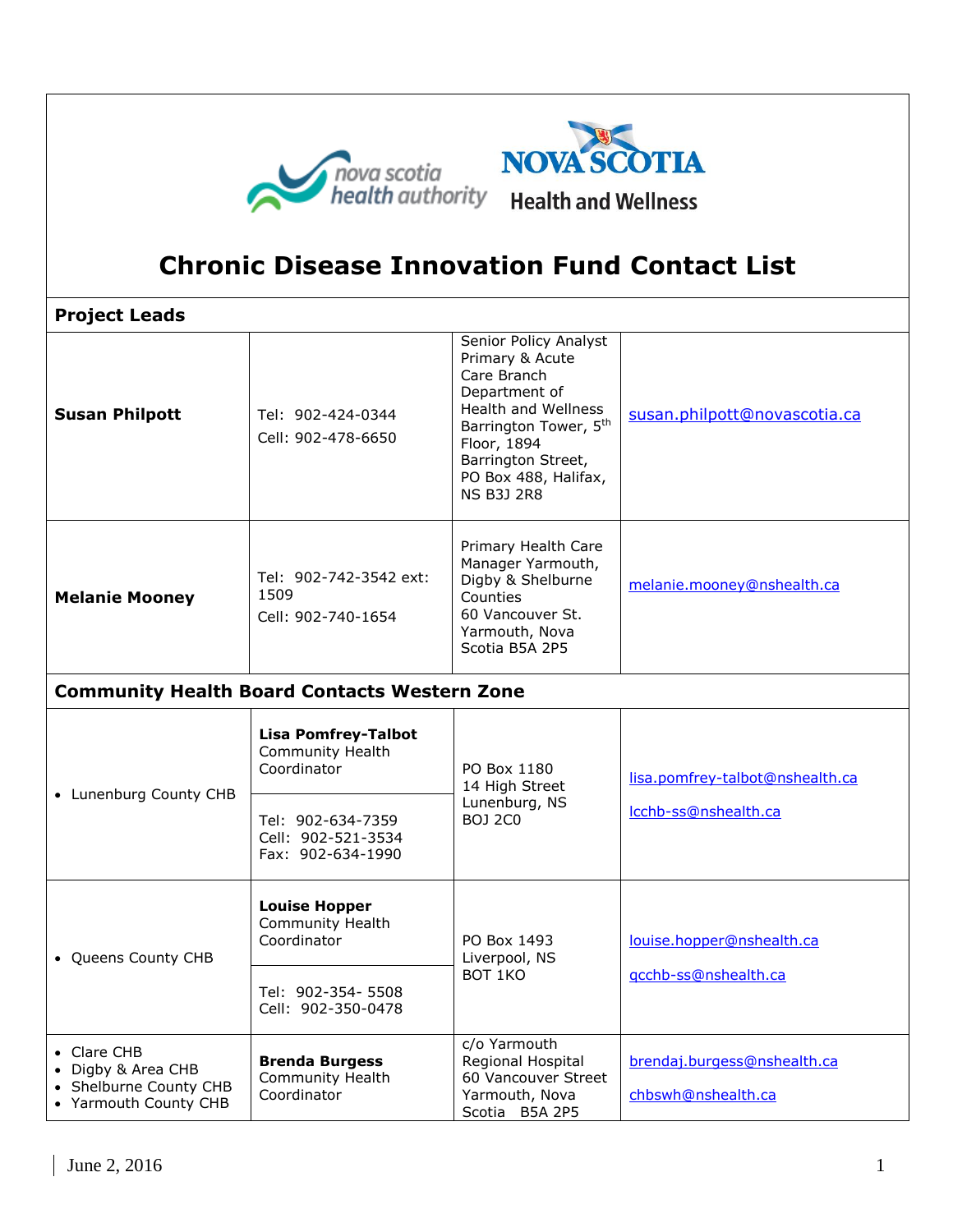



## **Chronic Disease Innovation Fund Contact List**

| Tel: 902-742-3542           |  |
|-----------------------------|--|
| ext 1683                    |  |
| Cell: 902-740-1338          |  |
| Fax: 902-742-3494           |  |
| Toll Free: 1-844-784-2393 l |  |
|                             |  |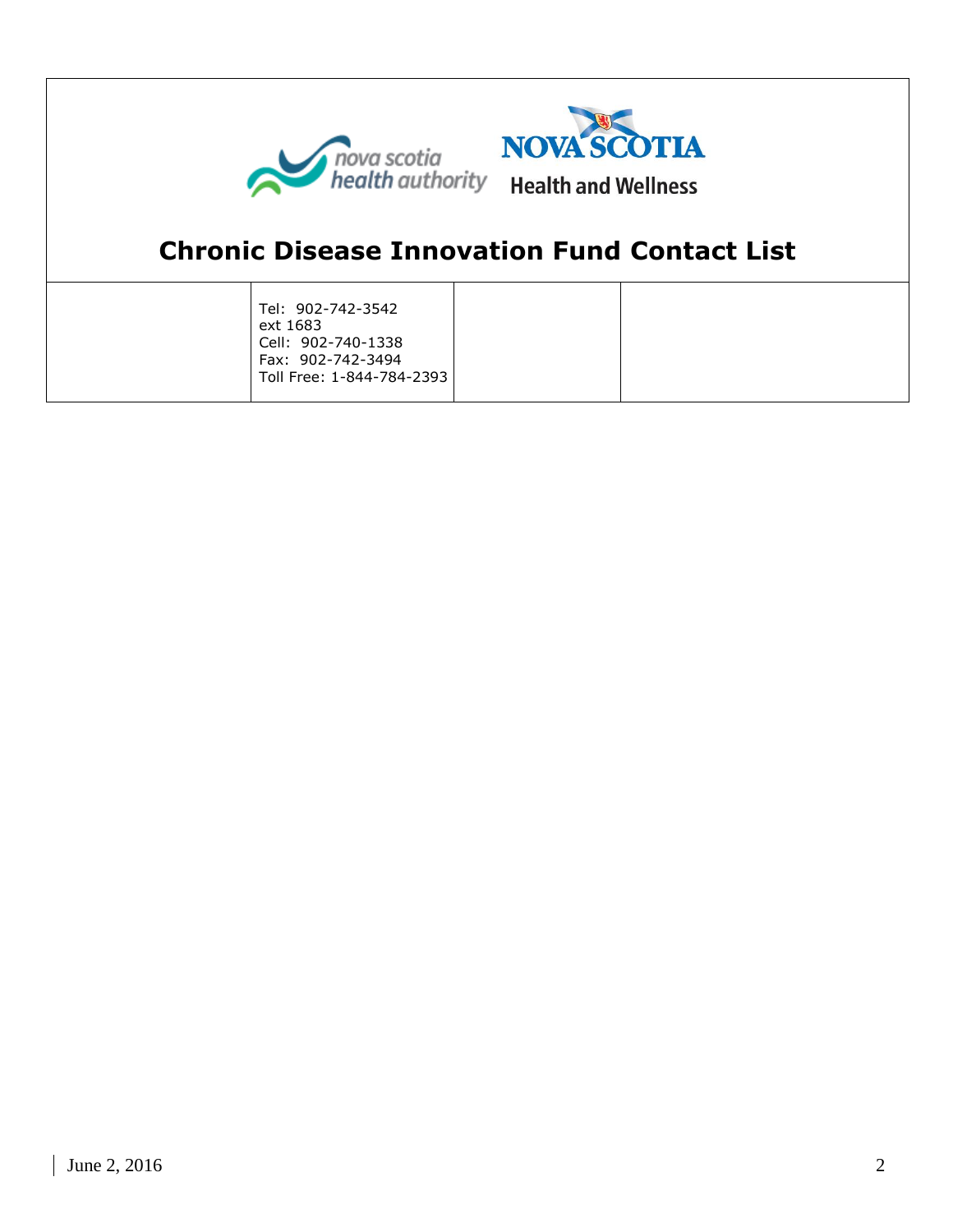| Annapolis CHB<br>$\bullet$<br>Kingston/Greenwood<br>$\bullet$<br><b>CHB</b> | <b>Lisa Garand</b><br>Coordinator                                        | 462 Main St.<br>PO Box 730<br>Soldier Memorial<br>Hospital<br>Middleton, NS<br><b>B0S 1P0</b> | lisa.garand@nshealth.ca                |  |  |  |
|-----------------------------------------------------------------------------|--------------------------------------------------------------------------|-----------------------------------------------------------------------------------------------|----------------------------------------|--|--|--|
|                                                                             | Tel: 902-825-6160<br>ext 1762357                                         |                                                                                               | achb@nshealth.ca<br>kgchb@nshealth.ca  |  |  |  |
| • Eastern Kings CHB                                                         | <b>Karrie-Ann Wilkie</b><br>Coordinator                                  | 23 Earnscliffe Ave.<br>Wolfville, NS<br>B4P 1X4                                               | karrie.wilkie@nshealth.ca              |  |  |  |
|                                                                             | Tel: 902-542-1244                                                        |                                                                                               | ekchb@avdha.nshealth.ca                |  |  |  |
| • Western Kings CHB<br>• Central Kings CHB                                  | <b>Leanne Graham</b><br>Coordinator                                      | 121 Orchard Street<br>Berwick, NS<br><b>BOP 1E0</b>                                           | leanne.graham@nshealth.ca              |  |  |  |
|                                                                             | Tel: 902 538-7088                                                        |                                                                                               | wkchb@nshealth.ca<br>ckchb@nshealth.ca |  |  |  |
| <b>Community Health Board Contacts Northern Zone</b>                        |                                                                          |                                                                                               |                                        |  |  |  |
| • North Shore CHB<br>• South Colchester CHB                                 | <b>Mindy LeBlanc</b><br>Community Health Board<br>Coordinator            | 797 Prince Street<br>Truro, Nova Scotia<br><b>B2N 1G7</b>                                     | mindy.leblanc@nshealth.ca              |  |  |  |
|                                                                             | Tel: 902-893-1374<br>Fax: 902-896-7062<br>Cell: 902-956-1668             |                                                                                               |                                        |  |  |  |
| • Along-the-Shore CHB<br>East Hants CHB<br>• Truro and Area CHB             | <b>Luanne Schenkels</b><br>Community Health Board<br>Coordinator         | 797 Prince Street<br>Truro, Nova Scotia<br><b>B2N 1G7</b>                                     | Luanne.schenkels@nshealth.ca           |  |  |  |
|                                                                             | Tel: 902-893-7311<br>Fax: 902-896-7062                                   |                                                                                               |                                        |  |  |  |
| • Pugwash and Area CHB<br>• SOAR CHB<br>• SPAR CHB                          | <b>Colleen Dowe</b><br><b>Community Health</b><br>Boards/Health Educator | 18 South Albion St.<br>Amherst NS B4H<br>2W3                                                  | colleen.dowe@nshealth.ca               |  |  |  |
|                                                                             | Tel: 902-667-3319<br>Fax: 902-667-2273                                   |                                                                                               |                                        |  |  |  |
| • Central & East Pictou<br><b>CHB</b><br>• Pictou West CHB                  | <b>Martin Fisher</b><br>Volunteer and CHB<br>Coordinator                 | 825 East River Road<br>New Glasgow, Nova<br>Scotia<br><b>B2H 3S6</b>                          | martin.fisher@nshealth.ca              |  |  |  |
|                                                                             | Tel: 902-752-7600<br>ext 3875                                            |                                                                                               |                                        |  |  |  |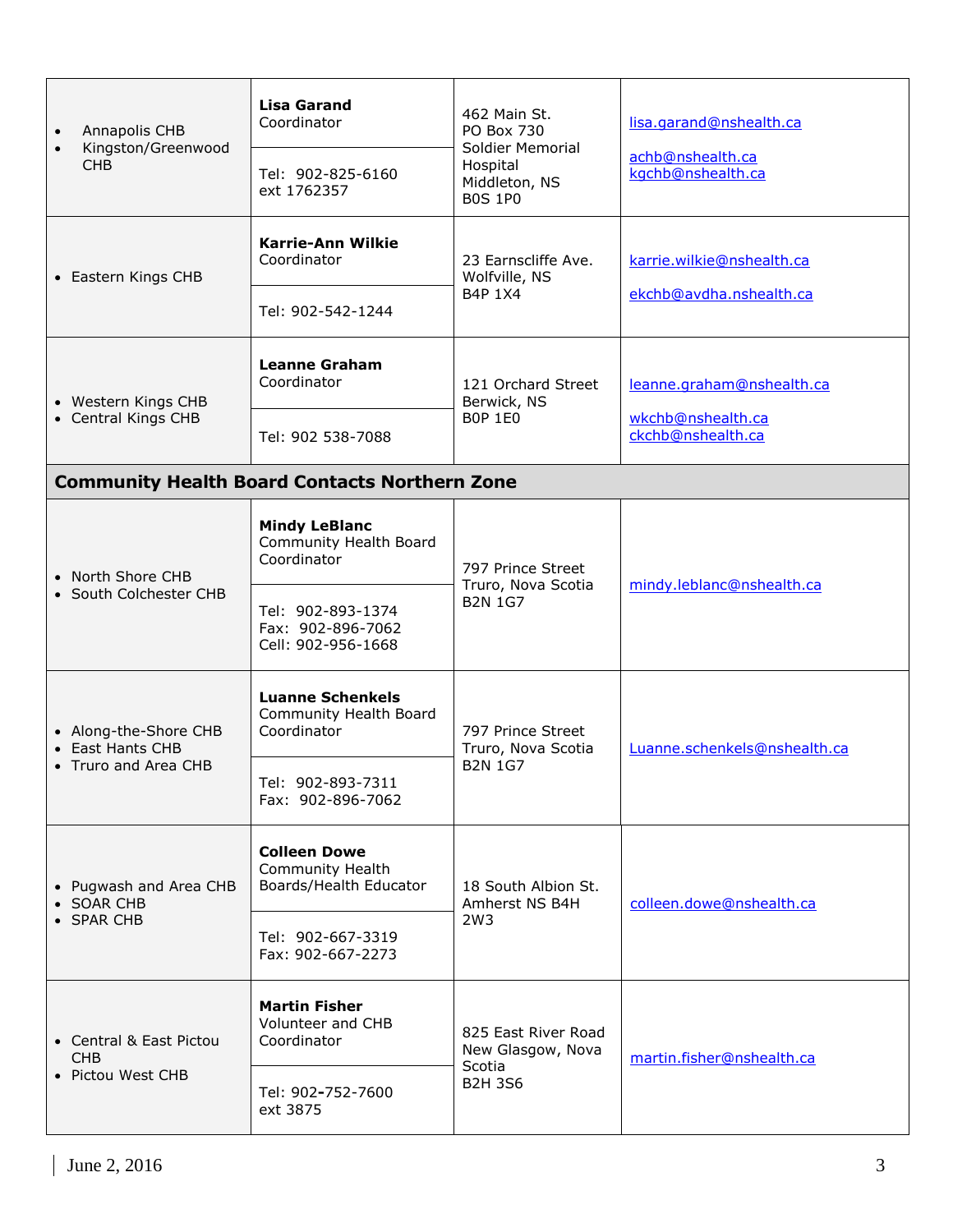| <b>Community Health Board Contact Eastern Zone</b>                                                   |                                                                                        |                                                                                                                                                                                                                                     |                                                                  |  |  |
|------------------------------------------------------------------------------------------------------|----------------------------------------------------------------------------------------|-------------------------------------------------------------------------------------------------------------------------------------------------------------------------------------------------------------------------------------|------------------------------------------------------------------|--|--|
| • Guysborough CHB<br>• Antigonish Town &<br>County CHB<br>• Strait Richmond CHB                      | <b>Andrea Donovan</b><br>Community Health Board<br>Coordinator                         | 25 Bay Street<br>Antigonish, NS<br><b>B2G 2G5</b>                                                                                                                                                                                   | Andrea.Donovan@nshealth.ca                                       |  |  |
|                                                                                                      | Tel: 902-867-4500<br>ext 4272                                                          |                                                                                                                                                                                                                                     |                                                                  |  |  |
| • East Cape Breton CHB<br>• Central Cape Breton<br>County CHB<br>• NorthSide The Lakes<br><b>CHB</b> | <b>Debbie Martell</b><br><b>Community Health</b><br>Coordinator                        | Northside General<br>Hospital<br>520 Purves Street<br>North Sydney, NS<br><b>B2A 1E3</b>                                                                                                                                            | Debbie.martell@nshealth.ca                                       |  |  |
|                                                                                                      | Tel: 902-794-8942<br>Fax: 902-794-3355                                                 |                                                                                                                                                                                                                                     |                                                                  |  |  |
| • North Inverness CHB<br>• Central Inverness CHB<br>• Victoria CHB                                   | <b>Tamara Stevens</b><br><b>Community Health</b><br>Coordinator                        | Inverness<br>Consolidated<br><b>Memorial Hospital</b><br>39 James Street<br>PO Box 610<br>Inverness, NS<br><b>BOE 1NO</b>                                                                                                           | tamara.stevens@nshealth.ca                                       |  |  |
|                                                                                                      | Cell: 902-258-5381<br>Fax: 902-258-2721                                                |                                                                                                                                                                                                                                     |                                                                  |  |  |
|                                                                                                      | <b>Community Health Board Contacts Central Zone</b>                                    |                                                                                                                                                                                                                                     |                                                                  |  |  |
| • Cobequid CHB<br>• West Hants CHB                                                                   | <b>Andrea Parker</b><br>Coordinator                                                    | Cobequid<br>Community Health<br>Centre, Suite 3221<br>40 Freer Lane<br>Lower Sackville, NS<br><b>B4C 0A2</b><br><b>Hants Community</b><br>Hospital<br>1st Floor<br>89 Payzant Drive<br>PO Box 3239<br>Windsor, NS<br><b>BON 2T0</b> | Andrea.parker@nshealth.ca<br>Christinal.macdonald@nshealth.ca    |  |  |
|                                                                                                      | Tel: 902-869-6115<br>Fax: 902-865-7796                                                 |                                                                                                                                                                                                                                     |                                                                  |  |  |
|                                                                                                      | Cell: 902-798-6450                                                                     |                                                                                                                                                                                                                                     |                                                                  |  |  |
|                                                                                                      | Tel: 902-798-2210<br>Fax: 902-798-6002<br>Tel: 902-792-2123 (CM)                       |                                                                                                                                                                                                                                     |                                                                  |  |  |
| • Dartmouth CHB<br>• Southeastern CHB                                                                | <b>Monique Mullins-</b><br><b>Roberts</b><br>Coordinator                               | Belmont House,<br>Suite 545<br>33 Alderney Dr.<br>Dartmouth, NS<br><b>B2Y 2N4</b>                                                                                                                                                   | monique.mullins-roberts@nshealth.ca<br>joanne.hensel@nshealth.ca |  |  |
|                                                                                                      | Tel: 902-460-6869<br>Cell: 902-483-3745<br>Fax: 902-460-6847<br>Tel: 902-460-6873 (JH) |                                                                                                                                                                                                                                     |                                                                  |  |  |